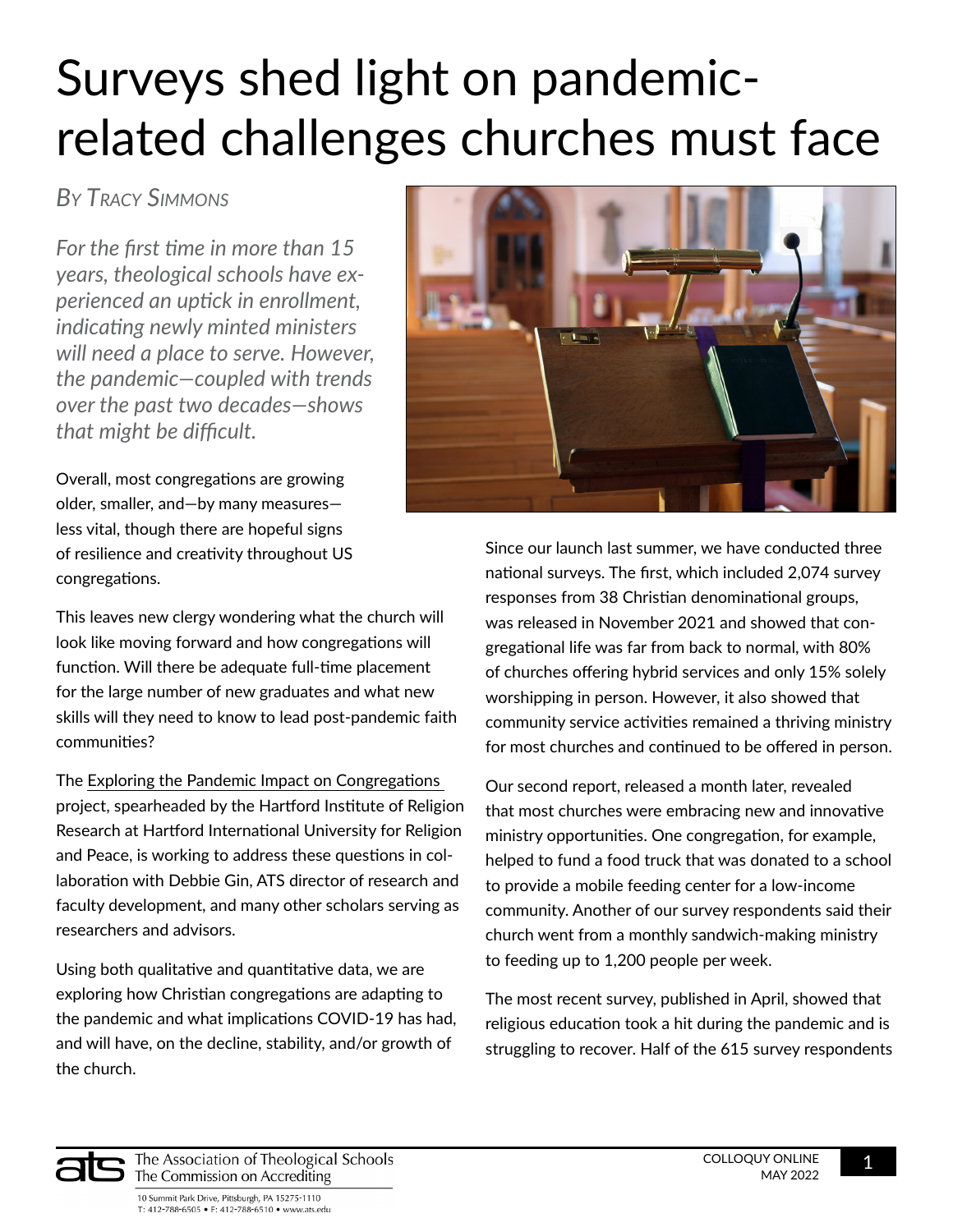from churches in 31 Christian denominational groups said they felt the pandemic had caused major disruption to their educational programs. This includes Sunday School, Vacation Bible School, church day camps, and adult education. Smaller churches, those in the mainline tradition, and churches that did not quickly return to a modified in-person education program suffered more during the past two years.

Since our initial survey one year ago, most congregations are now reporting they are back to in-person worship (97%) with the vast majority (80%) offering a hybrid of face-to-face and virtual services.

However, the median attendance for US congregations is averaging the same now as it was before the pandemic, with only 30% of churches claiming to have the same or greater attendance as they did prior to 2020. For most, though, attendance is roughly 20% less than it was before COVID-19.

Other trends observed before the pandemic, including an increasing number of small churches and a growing percentage of part-time pastoral positions, continue to be monitored as it remains to be seen what the postpandemic situation will bring.

According to the ["Twenty Years of Congregational](https://faithcommunitiestoday.org/fact-2020-survey/)  [Change"](https://faithcommunitiestoday.org/fact-2020-survey/) report by Faith Communities Today, 70% of churches now have 100 or fewer weekly attendees, with half in the country having 65 people or fewer in weekly attendance. It is predicted that this trend will accelerate during the next ten years in the post-pandemic world. In many cases, smaller congregations have led to unpaid or part-time faith leaders, resulting in churches becoming less vital to their communities.

In the Exploring the Pandemic Impact on Congregations surveys, there is evidence that dynamics within congregations are also changing. While volunteering is significantly off from pre-pandemic levels, giving has remained robust. Ministry needs and requests for support have risen, and 55% of congregations added or intensified

their outreach efforts to the community. At the same time, clergy express exhaustion. The year 2020 was one of the worst years of their ministry, 70% of them said.

According to a February article in the Religion News Service, "After two years of a global pandemic, rabbis, pastors, and other congregational leaders have given up predicting the future. Some say they are exhausted. Some are thinking about quitting. Others, while they are weary and the future is uncertain, say the pandemic has also brought opportunities for ministry and growth."

Perhaps most importantly, there is some evidence from the surveys that churches are more open and willing to change to meet new challenges. They are also continuing to experiment with the delivery of worship services, rethink committee meeting formats, and have a greater desire to use their buildings in new ways.

What will come of all this once the dust settles is unknown. However, that is the reason we will continue the systematic study of churches through the summer of 2026. We want an accurate picture of what congregational life will be after the pandemic influences play out. Your students and alumni can participate in this research by [volunteering their churches to participate in](https://www.covidreligionresearch.org/get-involved/congregational-denominational-leaders/)  [our surveys](https://www.covidreligionresearch.org/get-involved/congregational-denominational-leaders/). Additionally, your seminary could be a collaborating partner in this research. If you have done small studies related to the pandemic and are willing to post summaries of those investigations on our site, please let us know by emailing us at [info@covidreligionresearch.](mailto:info%40covidreligionresearch.org?subject=) [org](mailto:info%40covidreligionresearch.org?subject=) or by visiting [https://www.covidreligionresearch.org/](https://www.covidreligionresearch.org/get-involved/researchers/) [get-involved/researchers/](https://www.covidreligionresearch.org/get-involved/researchers/)

Although we don't yet know exactly what the future will hold for congregations, we intend to watch it carefully. What is certain, however, is that the next reality of congregational life will require new skills and abilities of clergy that should be learned in their seminary preparation. The times and challenges demand an additional set of new tools in the ministerial toolkit.